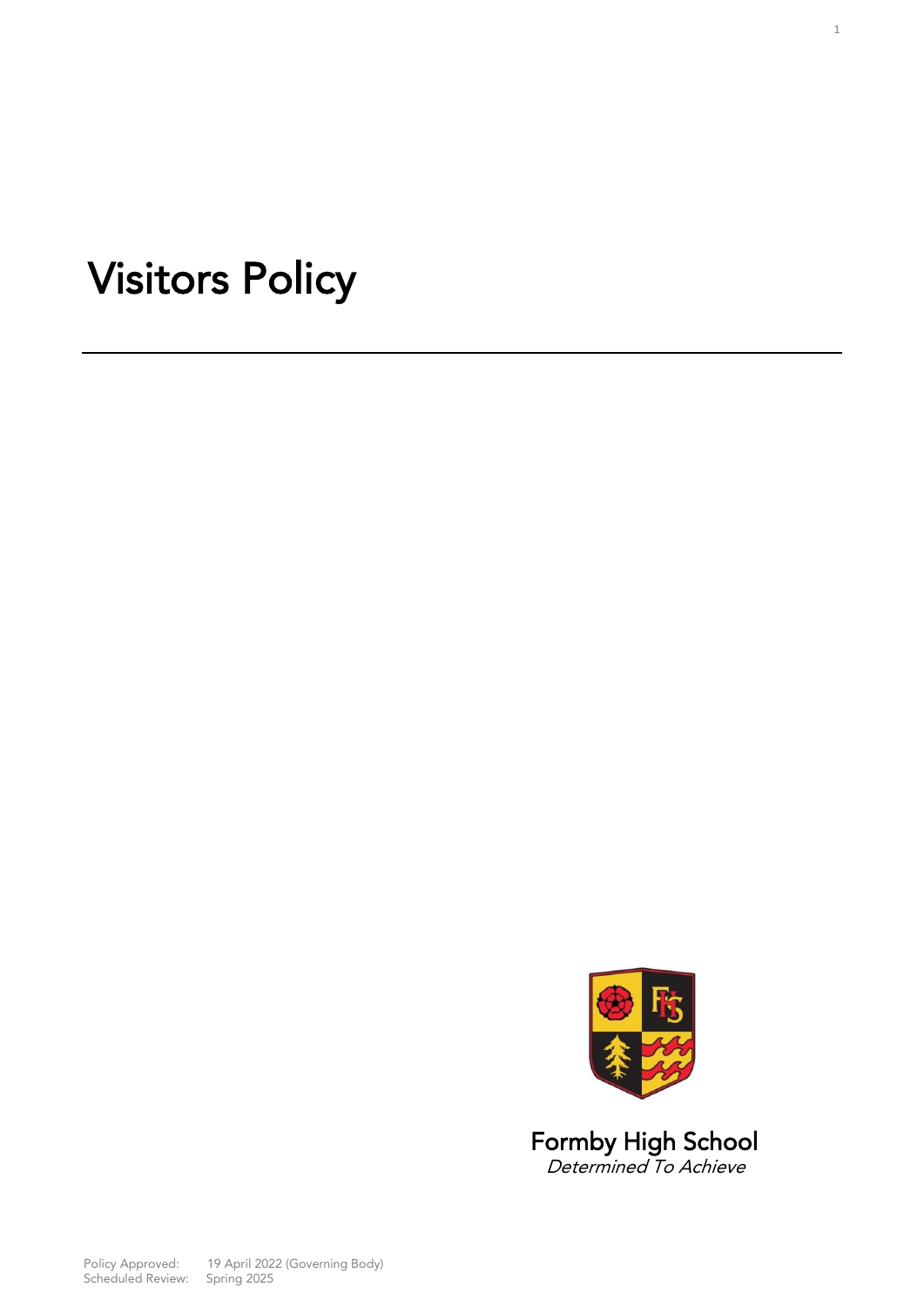# Formby High School Visitors Policy

# Ï Policy Statement

Visitors are welcome to Formby High School; they are a vital part of the school's daily operations and often make important contributions to the life and work of the school. It is the responsibility of Formby High School to ensure that the security of our students and staff is not compromised at any time and to ensure that all visitors comply with the quidelines in this policy. any time and to ensure that all visitors comply with the guidelines in this policy.

The policy applies to *all* visitors to Formby High School anywhere on the school site, during normal school hours, during extra-curricular activities and on supervised off-site activities. The policy applies to: policy applies to:

- 
- All teaching and non-teaching staff employed by the school<br>All external visitors to the school during normal school hours, during extra-curricular activities and supervised off-site activities
- $\bullet$ All Governors
- All parents
- All students
- All education personnel from external authorities and agencies
- All building and maintenance contractors  $\mathbf{r}$

# Policy Aim

Formby High School aims to extend a warm welcome to all visitors to our school. Our priority is to safeguard all students when at school and involved in activities under our direction (including those which take place out of school and after school). We want to ensure students are able to these which take place out of school and after school). We have to ensure studies are able to learn and enjoy extra-curricular opportunities in an environment safe from harm.

### **Links to Other Documents** Links to Other Documents

- Child Protection Policy
- Health and Safety Policy
- Safeguarding Policy
- Department for Education publication 'Keeping Children Safe in Education' (September
- Managing Inappropriate Behaviour by Parents or Visitors

# Lanyard Identification System

The school uses a 'traffic lighting' system with lanyard identification which makes it easy for our students to understand the 'status' of all adults on site: students to understand the 'status' of all adults on site:

- o Green staff who are fully DBS checked and cleared by the school plus trainee teachers.
- o **Amber** regular visitors to the school who have undergone a DBS check and who do not require supervision (for example, Governors).
- $\sim$  Red occasional visitors to the school who must be accompanied by an authorised adult<br>at all times and do not have unsupervised access to students (for example, contractors at all times and do not have unsupervised access to students (for example, contractors
- o Sixth Form students in Sixth Form are required to wear a black 'Sixth Form' lanyard at all times all times.

Any addit who is on the school property without any form of Formby High School lanyard.<br>Identification must be challenged and asked to report immediately to the Main Reception identification must be challenged and asked to report immediately to the Main Reception.

 $\overline{1}$ Any adult on a red lanyard who is not accompanied on site should be intercepted and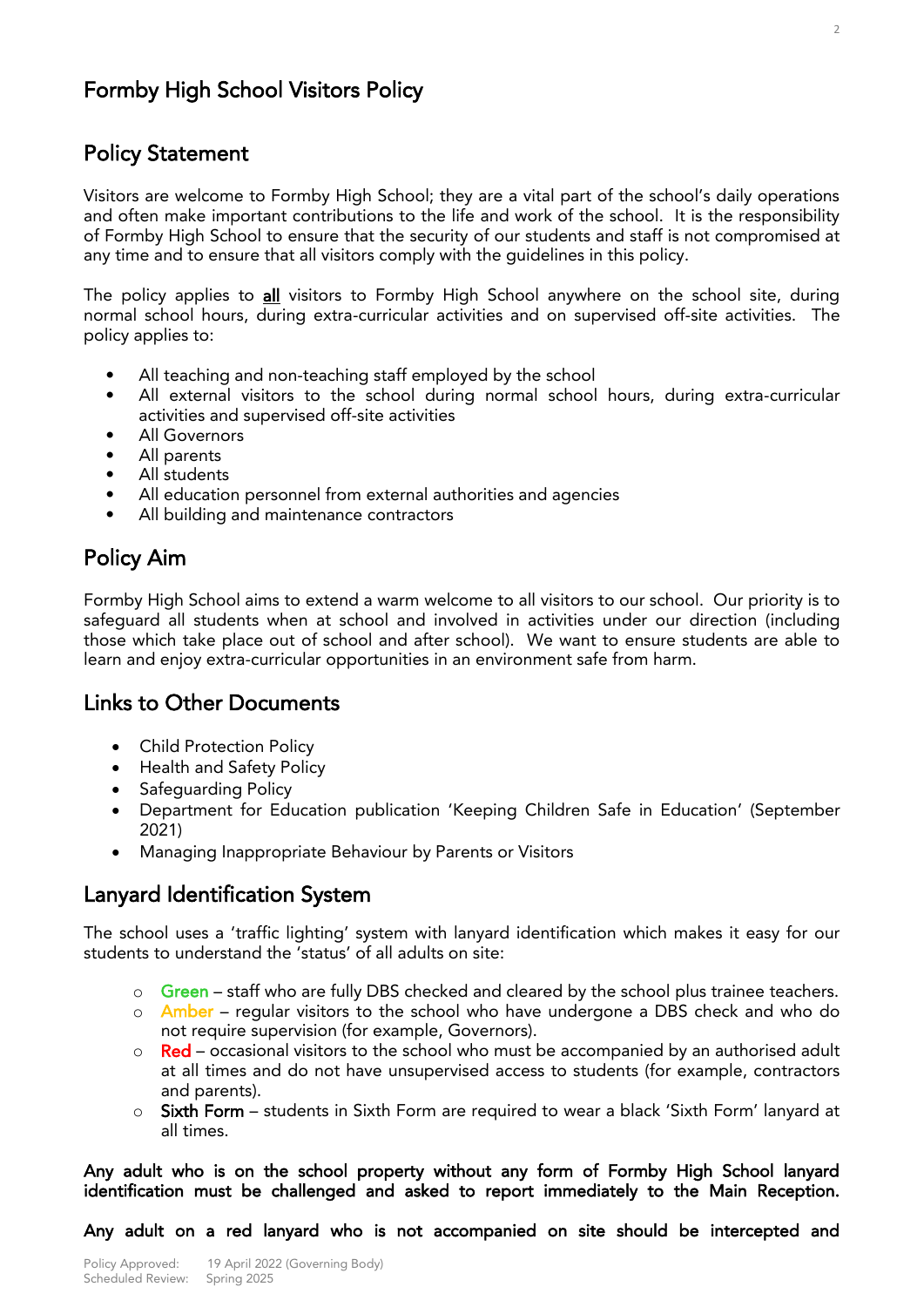# accompanied to the Main Reception.

# Roles and Responsibilities

## The Governing Body will:

- Ensure that the school is meeting its safeguarding obligations through having a clear is understood by all staff, Governors, visitors and parents.
- Regularly review this policy with the Senior Leadership Team to ensure that it is effective,  $\frac{1}{2}$  consistent and applicable to the working operations of the school. consistent and applicable to the working operations of the school.

#### The Headteacher will: The Headteacher will:

- Manage the implementation, coordination and review of this policy in school.
- 
- Be responsible for making discretionary judgements where a query on Disclosure and Barring Service (DBS) status exists.
- Barring Service (BBS) status exists.<br>Ensure the policy is clearly commu • Ensure the policy is clearly communicated to all employees of Formby High School.

#### 7 The Reception staff will:

- 
- Ensure that all visitors receive a warm welcome to our school.<br>• Ensure that the protocol and procedures contained in this policy are consistently applied when receiving visitors.
- when receiving visitors. extra the Invention of Indian with information on regular visitors who will be given an regular visitors who will be given an analyze  $\frac{1}{2}$ amber lanyard.<br>• Ensure all visitors are signed in on the Inventry system and assigned a relevant form of
- visitor identification.
- Ensure that visitors are aware of the protocol in the event of a fire alarm.
- Ensure that visitors wearing red lanyards are collected from the reception by the person whom they are visiting or another assigned member of staff whom they are visiting or another assigned member of staff.

## The Designated Safeguarding Lead (DSL) will:

- Regularly review the Single Central Record in conjunction with the Human Resources (HR) relevant statutory requirements.
- Provide quidance and training to the reception staff regarding visitors
- Be the first point of contact for any safeguarding concerns raised regarding external visitors to the school.
- If the DSL is unavailable, concerns should be raised with the Deputy Safequarding Leads or the Headteacher. the Headteacher.

#### The Human Resources (HR) Department will:  $T_{\text{max}}$  and  $T_{\text{max}}$  are  $\mu$   $m_{\phi}$  by Department will:

- Maintain a Single Central Record which is fully compliant with all relevant statutory requirements, data protection and safeguarding guidance.
- Be responsible for processing the DBS disclosures where appropriate.
- Be responsible for processing the DDS disclosures where appropriate. • Ensure that all staff and Governors are DBS checked in line with the school's Safeguarding
- ر۔<br>Liaise ۱ • Liaise with relevant partner agencies to coordinate DBS information for regular visitors.

#### All Staff will:  $\overline{\phantom{a}}$

• Wear their staff lanyard at all times.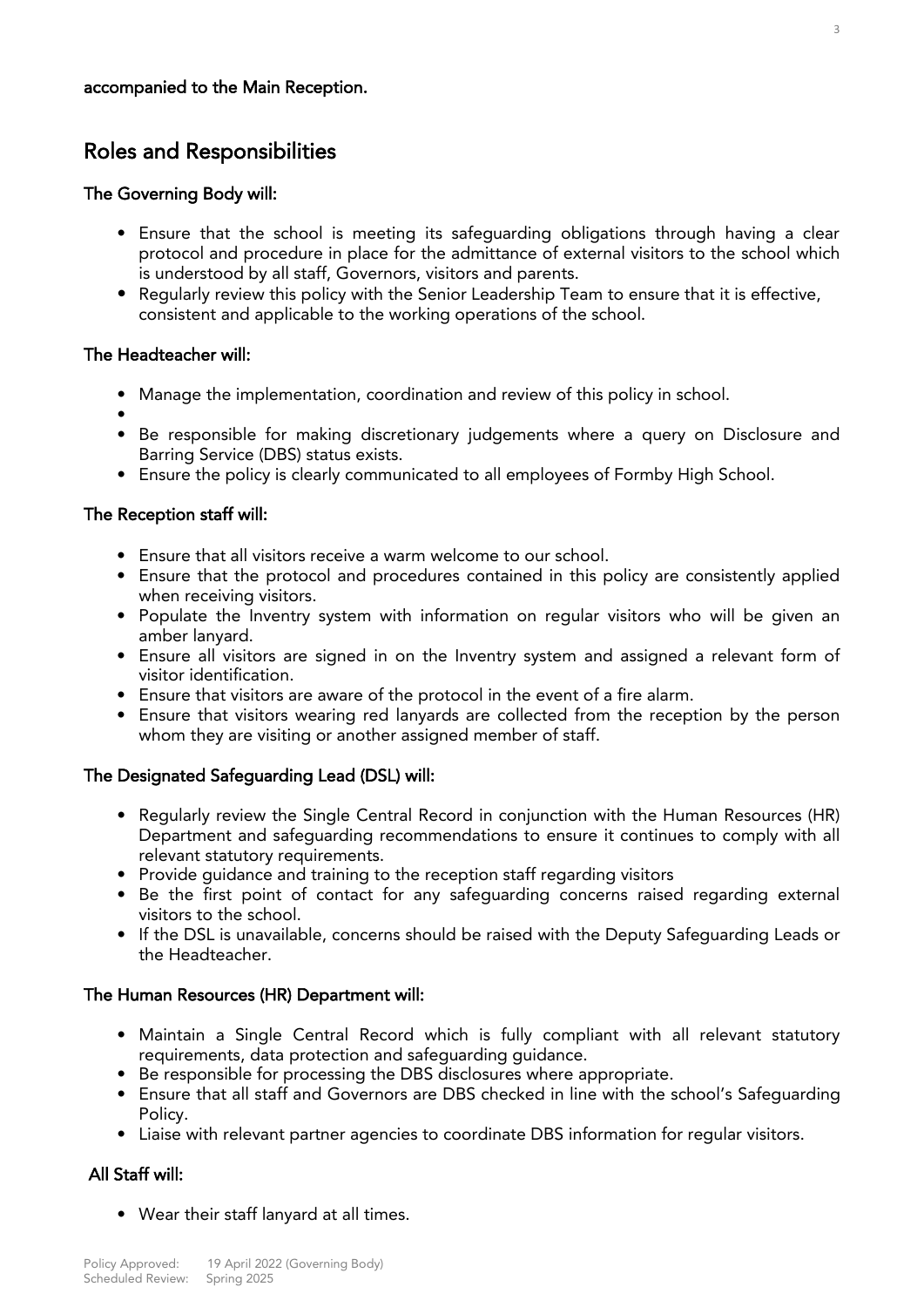- Ensure any visitors they are inviting to come to the school are aware of our visitor
- Ensure visitors who have been issued a red lanyard are not unaccompanied at any time during their visit.
- Challenge any adult on site who is not wearing a Formby High School lanyard identification or approved visitor badge of any kind.
- Encourage students to be courteous to all visitors and to understand the relevant safequarding rules with visitors on site.
- Report any safeguarding concerns regarding a visitor to the Designated Safeguarding Lead or Headteacher. or Headteacher.

#### All Students will: All Students will:

- 
- Be polite and courteous to all visitors.<br>• Not enter into conversations with visitors wearing red lanyards (especially in the unlikely event that they are unaccompanied).
- Report sighting of any adults without Formby High School lanyards to the nearest member of staff as soon as possible.
- Not open external doors to • Not open external doors to let visitors into the building unless they are wearing an amber lanyard.<br>• Not open the school gate to visitors.
- Not open the school gate to visitors.

#### All Visitors will: All Visitors will:

- Familiarise themselves with this policy on their first visit to the school.<br>• Respect the protocols and procedures outlined in this policy.
- 
- Adhere to speed limits while driving on the school group • Adhere to speed limits while driving on the school grounds and park in a designated
- rang oray.<br>Enter the sc  $\frac{1}{2}$  extern school only via the Main Reception on a sign in using the Invention  $\frac{1}{2}$
- .<br>Re rear • Be ready to provide applicable official photo identification on request (driving licence, passport).<br>• Be responsible for ensuring that any update to DBS information is provided to the school
- to update our Single Central Record.
- Wear the appropriate Formby High School lanyard ID at all times on site.
- Be accompanied at all times when on site if provided with a red lanyard and must never be alone with students.
- Sign out at Main Reception on departure. • Sign out at Main Reception on departure.

### **Practices and Procedures** Practices and Procedures

#### **All Visitors** All Visitors

- Parking space is limited in school. Where possible, visitors should park in the spaces available before the school security gates or alternatively on Freshfield Road.
- Visitors must respect the 5mph speed limit at all times when driving on site • Visitors must respect the 5mph speed limit at all times when driving on site and drive with
- due cauncin<br>Visitors nark  $\alpha$  results at the school accepts no liability for damage-theft or  $\alpha$  accepts no liability for  $\alpha$
- or contents.<br>• On arrival at school, all visitors must enter via the Main Reception only where they will sign in using the Inventry system and be given the appropriate lanyard by reception staff. They will also be informed of what to expect in the event of a fire alarm.
- On completion of their meeting, all visitors must return to the Main Reception to sign out and return their lanvard identification before leaving. and return their lanyard identification before leaving.

# Supervised Visitors (Red Lanyard)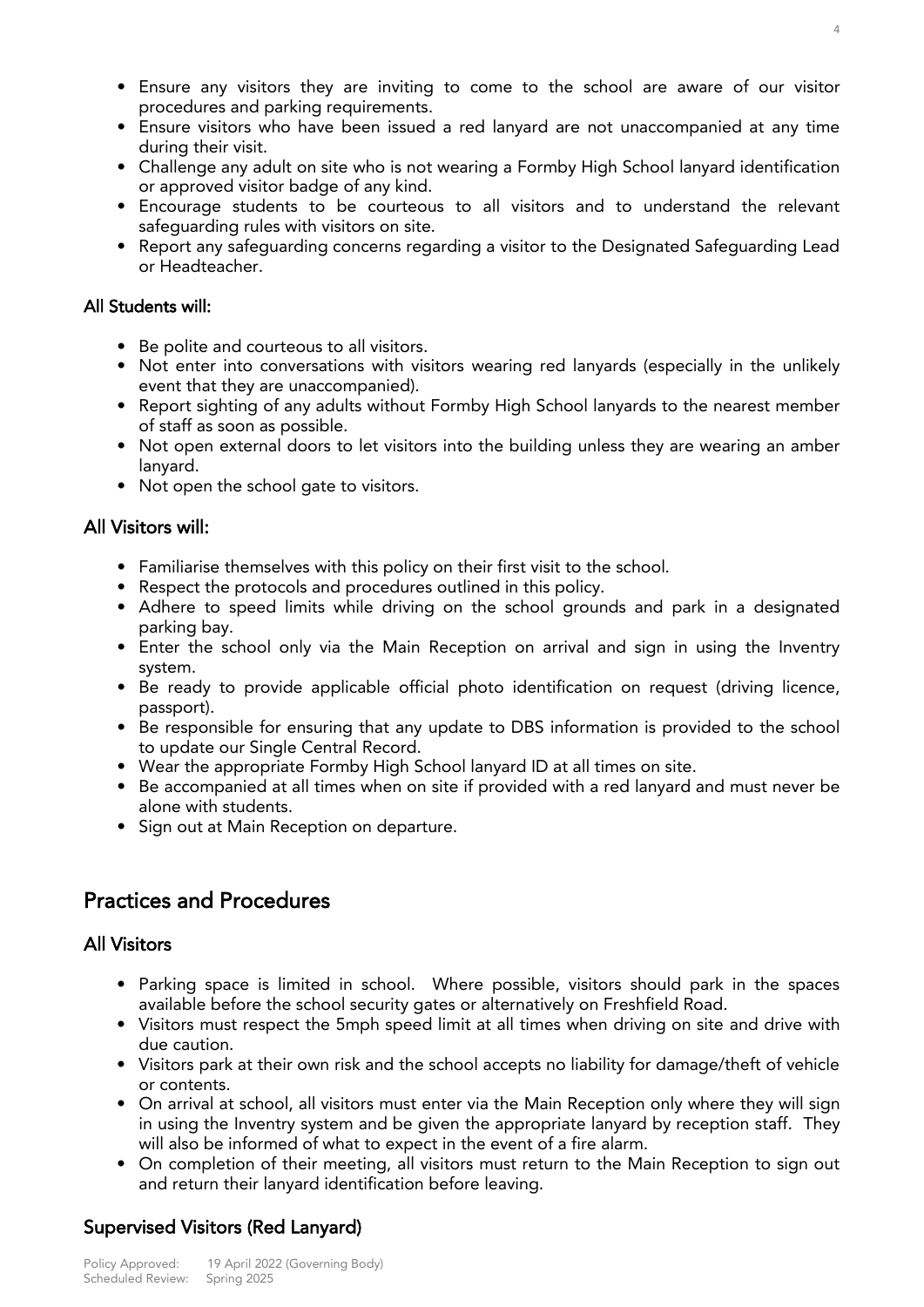- Supervised visitors who do not require unsupervised access to students will be issued with
- DBS clearance is not required for visitors who do not require unsupervised access to  $\mathsf{st<sub>1}</sub>$ </sub>
- Red lanyard holders must be supervised at all times by an authorised person and must never be left alone with students.
- Visitors on red lanyards must be collected from and returned to the Main Reception before/after the meeting to sign in/out.
- Visitors on red lanyards should not enter into conversations with students without another • Visitors on red lanyards should not enter into conversations with students without another authorised adult present.

Examples of visitors on red lanyards would be parents, occasional volunteers or workers, occasional visitors and contractors.

## Unsupervised Visitors (Amber Lanyard)

- Before being issued with an amber lanyard, visitors must have completed the necessary<br>DBS checks and have their details entered onto the InVentry system. In order for this to happen they will have to present the following in advance of arrival:
	- o Current DBS disclosure document (original)<br>
	o Cificial Photo Identification (passport, photo driving licence)
		- <sup>o</sup> Official Photo Identification (passport, photo driving licence)
		-
- o Original clearance letter from approved partner agencies<br>• If the DBS clearance contains any disclosures, it is at the final discretion of the Headteacher whether to authorise or refuse unsupervised access to students. The Headteacher may wish to speak with the visitor to seek clarification of information contained on the DBS clearance. The decision of the Headteacher is final.
- Visitors on amber lanyards who visit the school on a regular basis will be included on the school's Inventry system. It is the responsibility of the visitor to ensure any changes to DBS information are provided to the school immediately to update records.
- Visitors on amber lanyards who attend the school as part of a long-standing relationship may be required to undergo Health and Safety and Safequarding training by the school.
- Visitors providing professional services to school (for example, sports coaches) will have undergone the necessary safeguarding checks (carried out either by the organisation they represent or the school) in advance of visiting school.
- If a visitor's details have not been entered onto the InVentry system, the receptionist will contact the HR department to determine whether the visitor has been given clearance to wear an amber lanvard.
- Where the requirements set out above are not satisfied, a visitor may not be permitted to visit site or may be issued with a red lanyard and supervised by a member of staff whilst in  $\sum_{i=1}^{n}$ school.

Examples of visitors on amber lanyards would be Governors, Local Authority/Agency partners, , contractor  $\mathcal{L}$  supervisors, regular volume  $\mathcal{L}$ 

# Visitors for Sports Fixtures

The school accepts visitors to attend sports fixtures after school and will accept visitors to fixtures which take place during school hours by invitation of the lead teacher for the sports activity. All visitors to fixtures MUST report to the Main Reception to be issued with a sports fixture visitor badge before entering the sports area/fields. Visitors will be escorted to and from the sports badge before entering the sports of the sports with the sports with the sports with the sports with the sports will be estimated to and from the sports of and from the sports with the sports of the sports of the sports wit versignation by designations of the Sports Leaders.

During school hours, visiting teams must be signed in by their lead teacher, providing an accurate head count of students brought with them, and they must sign out on departure. In the event of fire evacuation or emergency, these students should muster in front of the bike sheds at the front of the Main Reception with their accompanying staff member of the Main Reception with their accompanying staff member.